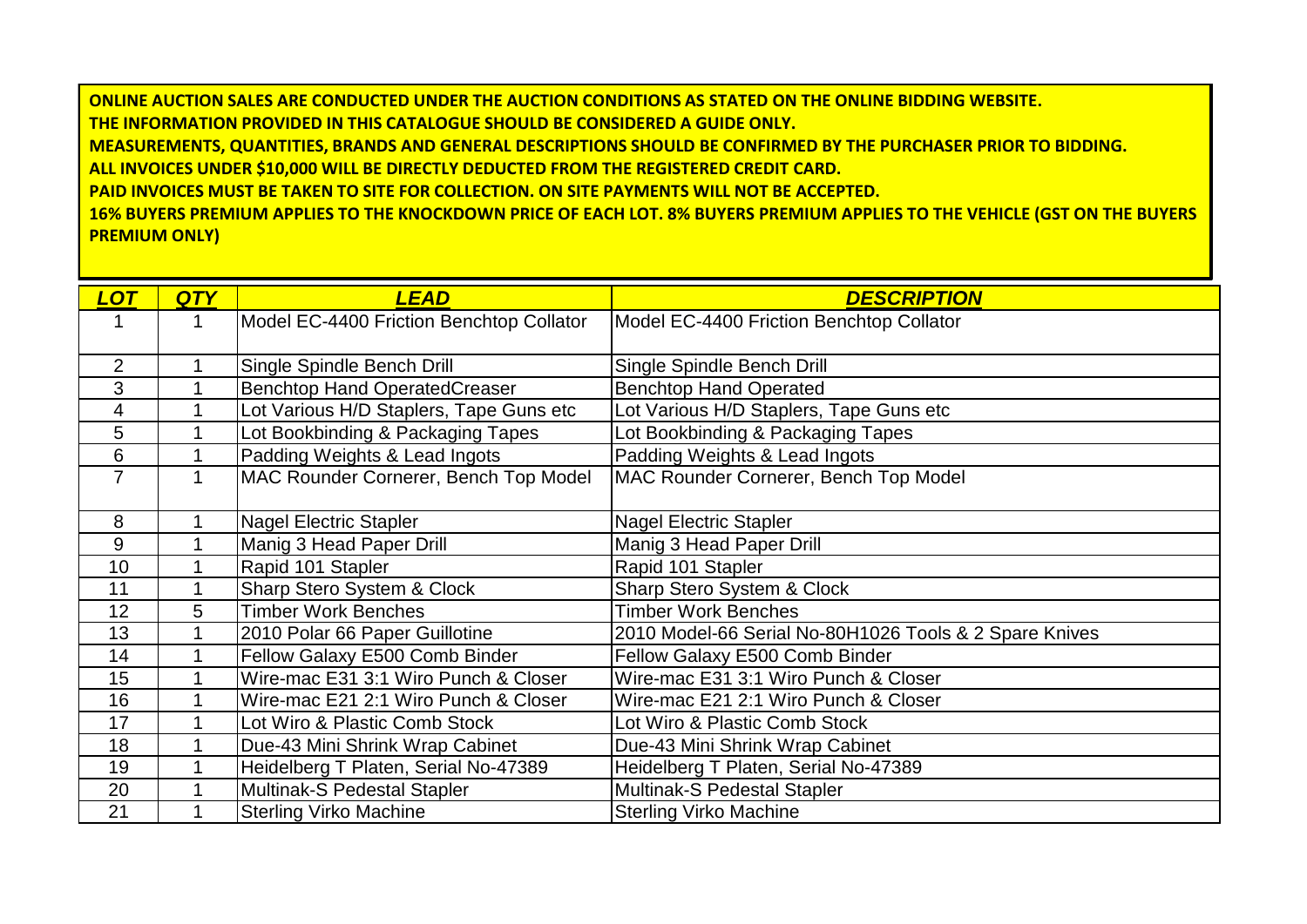| 22              |                | <b>Kraft Paper Dispenser</b>                      | <b>Kraft Paper Dispenser</b>                                                              |
|-----------------|----------------|---------------------------------------------------|-------------------------------------------------------------------------------------------|
| 23              | 1              | Light Weight Furniture & Cabinet                  | Light Weight Furniture & Cabinet                                                          |
| 24              | $\overline{2}$ | <b>Steel Galley Cabinets</b>                      | <b>Steel Galley Cabinets</b>                                                              |
| 25              | $\mathbf 1$    | Namco Steel Single Door Locker                    | Namco Steel Single Door Locker                                                            |
| 26              | $\mathbf 1$    |                                                   | Polygraph Stitcher HD Wire Stitcher 240 Volt Polygraph Stitcher HD Wire Stitcher 240 Volt |
|                 |                |                                                   |                                                                                           |
| 27              | 1              | <b>Rotary Mitre &amp; Rule Cutters</b>            | <b>Rotary Mitre &amp; Rule Cutters</b>                                                    |
| 28              |                | Timber Work Benche 2.5 x 1m                       | Timber Work Benche 2.5 x 1m                                                               |
| 29              | 1              | Morgana Major Folder/Creaser                      | Morgana Major Folder/Creaser                                                              |
| 30              | $\overline{2}$ | <b>Bays Steel Stock Shelving</b>                  | <b>Bays Steel Stock Shelving</b>                                                          |
| 31              | $\overline{2}$ | <b>Bays Steel Stock Shelving</b>                  | <b>Bays Steel Stock Shelving</b>                                                          |
| 32              |                | Lot Assorted Paper Stock                          | Lot Assorted Paper Stock                                                                  |
| 33              | 1              | <b>Bay Steel Stock Shelving</b>                   | <b>Bay Steel Stock Shelving</b>                                                           |
| 34              |                | Steel 2 Door Storage Cabinet                      | Steel 2 Door Storage Cabinet                                                              |
| 35              | $\mathbf{1}$   | 100 Litre Flammable Cabinet                       | 100 Litre Flammable Cabinet                                                               |
| 36              |                | Bailey 120Kg Aluminium Ladder                     | Bailey 120Kg Aluminium Ladder                                                             |
| 37              | 1              | Oldfields Aluminium Step Ladder                   | Oldfields Aluminium Step Ladder                                                           |
| 38              |                | Screen P702 Vacuum Frame                          | Screen P702 Vacuum Frame                                                                  |
| $\overline{39}$ | $\mathbf{1}$   | Heidelberg GTO-52 Single Colour Offset            | Heidelberg GTO-52 Single Colour Offset Press Serial No-713789 (1996)                      |
|                 |                | Press                                             | with Numbering Unit. DDS Dampening. Impressions-39 Million                                |
| 40              | 16             | <b>GTO52 Numbering Boxes</b>                      | <b>GTO52 Numbering Boxes</b>                                                              |
| 41              | $\mathbf 1$    | <b>Assorted Numbering Skip Wheels &amp; Parts</b> | Assorted Numbering Skip Wheels & Parts                                                    |
|                 |                |                                                   |                                                                                           |
| 42              |                | Ryobi 3302M                                       | 2 Colour Offset Press with Van Kompac Dampening System                                    |
| 43              | $\mathbf{1}$   | Ryobi 985                                         | Single Colour Press with Varn Kompac Dampening System                                     |
| 44              |                | Ibico Laminator, Model-Pouchmaster                | Ibico Laminator, Model-Pouchmaster                                                        |
| 45              | $\mathbf 1$    | Screen P-814 Vacuum Frame Plate Maker             | Screen P-814 Vacuum Frame Plate Maker                                                     |
| 46              | 1              | LG 90cm Laminator                                 | LG 90cm Laminator                                                                         |
| 47              |                | Centaur 100cm D/S Laminator                       | Centaur 100cm D/S Laminator                                                               |
| 48              | 1              | Hudson 75x60cm Light Box                          | Hudson 75x60cm Light Box                                                                  |
| 49              |                | Mini Pack Heat Shrink Cabinet                     | Mini Pack Heat Shrink Cabinet                                                             |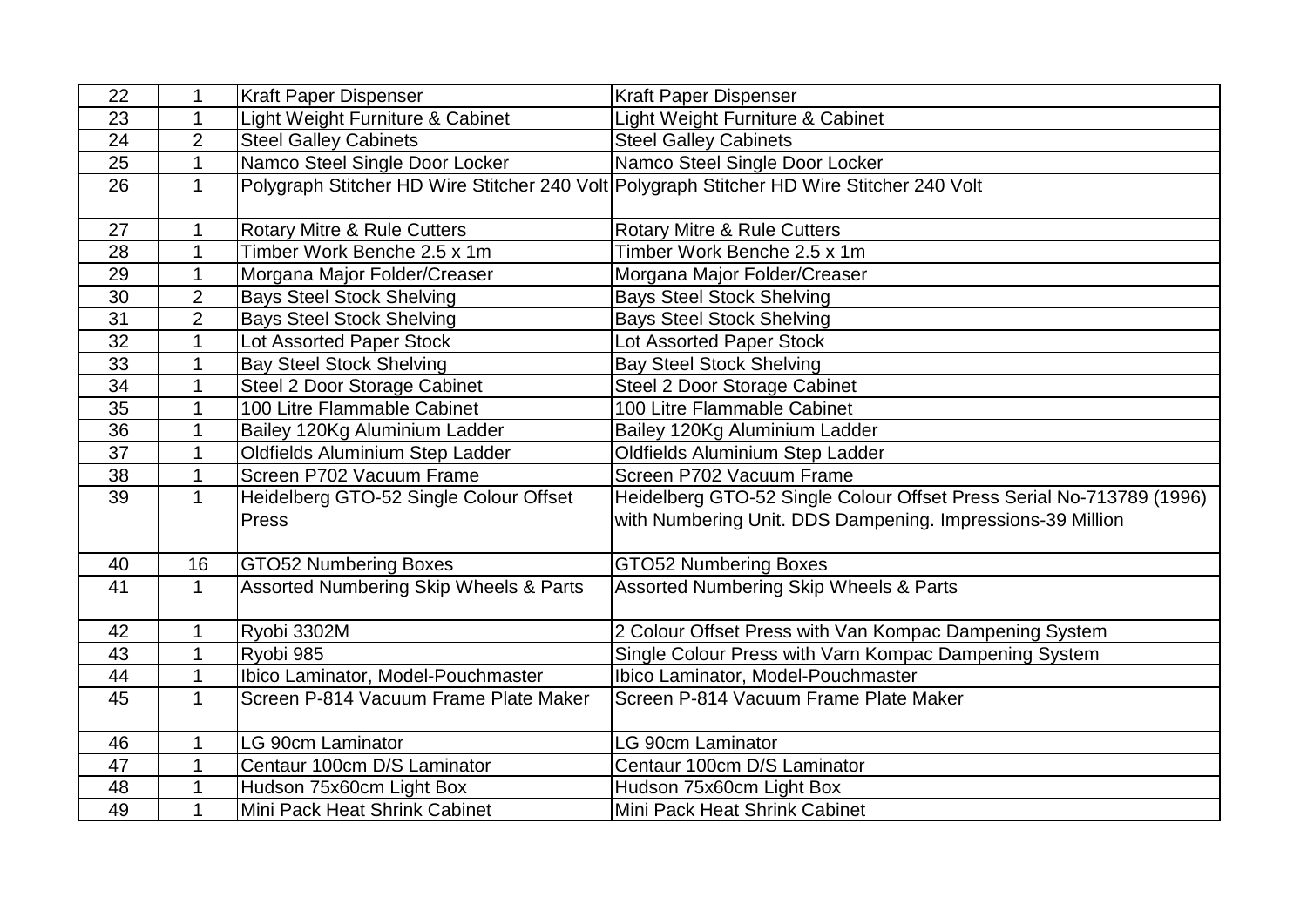| 50              | 1.             | Lot Digital Copier Staples                           | <b>Lot Digital Copier Staples</b>                                                         |
|-----------------|----------------|------------------------------------------------------|-------------------------------------------------------------------------------------------|
| 51              | 1              | Samsung DCS-24 Telephone System                      | Samsung DCS-24 Telephone System                                                           |
| 52              | $\mathbf 1$    | <b>HEC Comms Cabinet</b>                             | <b>HEC Comms Cabinet</b>                                                                  |
| 53              | 4              | <b>Bays Steel Stock Shelving</b>                     | <b>Bays Steel Stock Shelving</b>                                                          |
| 54              | 1              | Paper Stock in 4 Bays                                | Paper Stock in 4 Bays                                                                     |
| 55              | $\mathbf 1$    | Bar Fridge, Birko Urn, Toaster, Microwave<br>etc     | Bar Fridge, Birko Urn, Toaster, Microwave etc                                             |
| 56              | $\overline{2}$ | <b>Steel 4 Drawer Filing Cabinets</b>                | <b>Steel 4 Drawer Filing Cabinets</b>                                                     |
| 57              | 13             |                                                      | Steel 4 & 2 Drawer Cabinets (10 x 4 & 3 x 2) Steel 4 & 2 Drawer Cabinets (10 x 4 & 3 x 2) |
| 58              | $\overline{2}$ | <b>Steel 2 Drawer Filing Cabinets</b>                | <b>Steel 2 Drawer Filing Cabinets</b>                                                     |
| 59              | 1              | Heritage Timber Stock Ladder                         | Heritage Timber Stock Ladder                                                              |
| 60              | 4              | <b>Bays Steel Stock Shelving</b>                     | <b>Bays Steel Stock Shelving</b>                                                          |
| 61              | $\mathbf 1$    | <b>White Timber Bookcase</b>                         | <b>White Timber Bookcase</b>                                                              |
| 62              | 1              | <b>Baum Ultrafold Suction Paper Folder</b>           | <b>Baum Ultrafold Suction Paper Folder</b>                                                |
| 63              | 1              | <b>Trulux Light Table</b>                            | <b>Trulux Light Table</b>                                                                 |
| 64              | 1              | spare                                                | spare                                                                                     |
| 65              | $\mathbf 1$    | Liht Bench Drill & Punch                             | Liht Bench Drill & Punch                                                                  |
| 66              | $\mathbf 1$    | Ideal 525 Paper Guillotine                           | Ideal 525 Paper Guillotine                                                                |
| 67              | 1              | Ideak 4850/95 Paper Guillotine                       | Ideak 4850/95 Paper Guillotine                                                            |
| 68              | $\mathbf 1$    | Durden Combination Rip Saw/Planer                    | Durden Combination Rip Saw/Planer                                                         |
| 69              | 1              | <b>Crown Pallet Jack</b>                             | <b>Crown Pallet Jack</b>                                                                  |
| 70              | 1              | Fordigraph 250 Auto Paper Shredder                   | Fordigraph 250 Auto Paper Shredder                                                        |
| 71              | $\mathbf 1$    | Schneider 132 Guillotine with Microcut<br>Controller | Schneider 132 Guillotine, 132 cm with Microcut Controller                                 |
| 72              | 1              | Steel 2 Bay Stock Rack                               | Steel 2 Bay Stock Rack                                                                    |
| 73              | 1              | Timber Comp Bench & Furniture                        | Timber Comp Bench & Furniture                                                             |
| 74              | 1              | Steel 2 Bay Stock Rack                               | Steel 2 Bay Stock Rack                                                                    |
| 75              | $\mathbf 1$    | Heidelberg KSBA Cylinder 18"x23"                     | Heidelberg KSBA Cylinder 18"x23"                                                          |
| 76              | $\mathbf 1$    | <b>Graphic Wizard Numbering Machine</b>              | <b>Graphic Wizard Numbering Machine</b>                                                   |
| $\overline{77}$ | 1              | <b>Custom Single Spindle Paper Drill</b>             | <b>Custom Single Spindle Paper Drill</b>                                                  |
| 78              | $\overline{2}$ | <b>LPG Factory Heaters</b>                           | <b>LPG Factory Heaters</b>                                                                |
| 79              | $\mathbf 1$    | Tauras 2 Kva Petrol Generator                        | Tauras 2 Kva Petrol Generator                                                             |